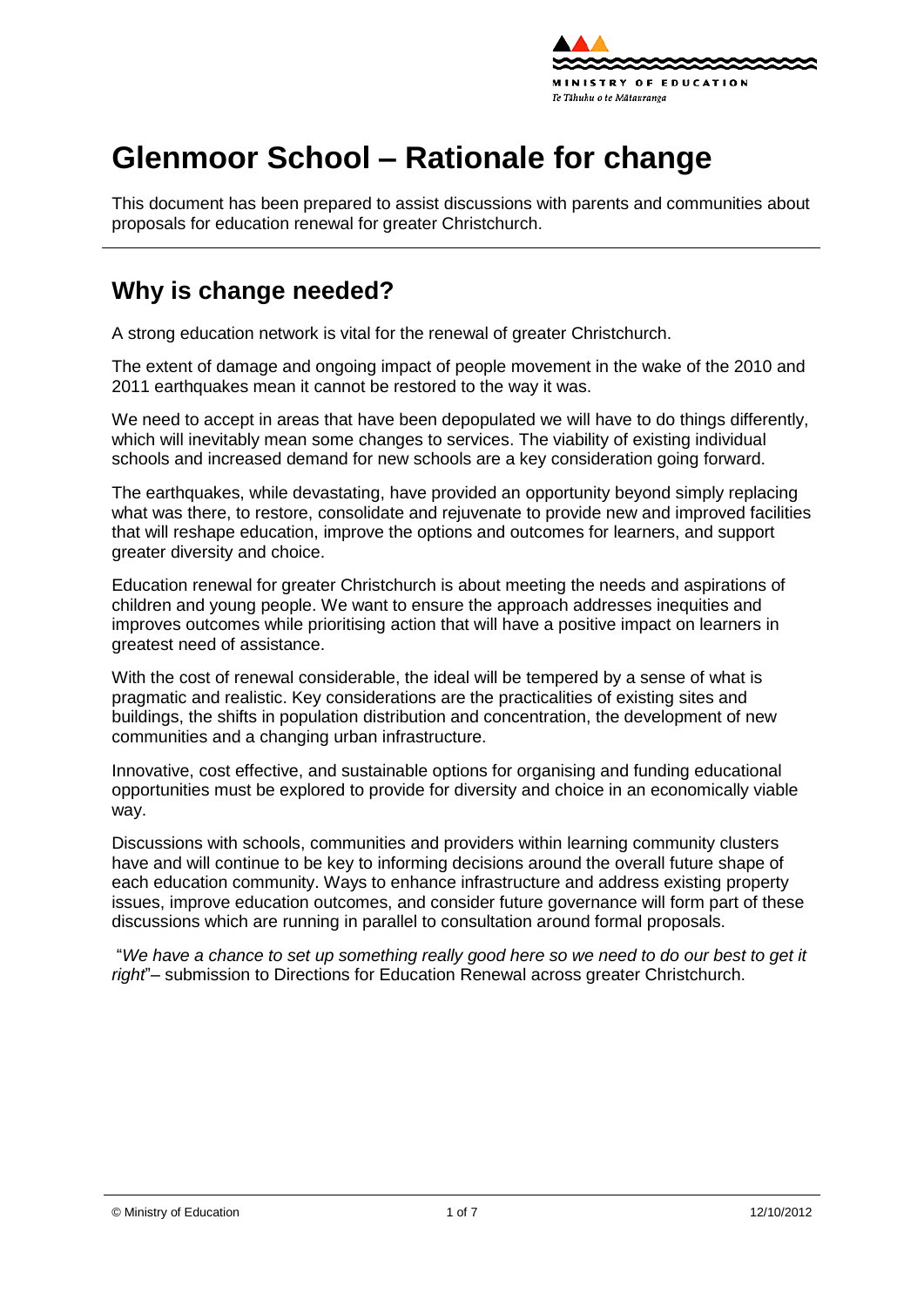## **Why is it proposed my school close?**

People movement and land and or building damage as a result of the earthquakes are the catalysts for change across the network across greater Christchurch.

Many school buildings suffered significant damage, school sites have been compromised and there were 4,311 fewer student enrolments across greater Christchurch at July 2012 compared to July 2010 $^1$ .

Even before the earthquake there were around 5,000 spaces already under utilised in the network.

Glenmoor School has a roll of only 42 learners and is operating at 40% of its roll capacity. It has operated with a small roll of between 40 and 60 learners for the last 20 years.

While the school itself was not significantly damaged by the earthquake, it was built in 1957 and will require earthquake strengthening. Additionally, the Mairehau cluster it sits within is adjacent to Shirley where there is unlikely to be rapid growth in the future because of the significant earthquake damage.

Given the level of investment required to keep the school operating, it is difficult to justify retention in its current form unless an alternative option can be found that would see it become well utilised in the future.

#### **Land**

Surrounding land is predominately CERA technical category 2 (TC2).

While geotechnical considerations are unlikely to be a significant factor, preliminary assessments suggest further investigation will be required if development is undertaken on this site.

### **Buildings**

The buildings on the Glenmoor Primary School site have suffered some degree of earthquake damage. This covers a wide spectrum from minor cracking to ceiling and wall finishes to re-levelling more than one room.

Some buildings will require earthquake strengthening. Detailed Engineering Evaluations (DEE"s) are scheduled to commence mid 2013 and be complete end 2013; these reports will confirm the exact scale of this work.

<sup>1</sup>  $1$  This figure includes international fee-paying students.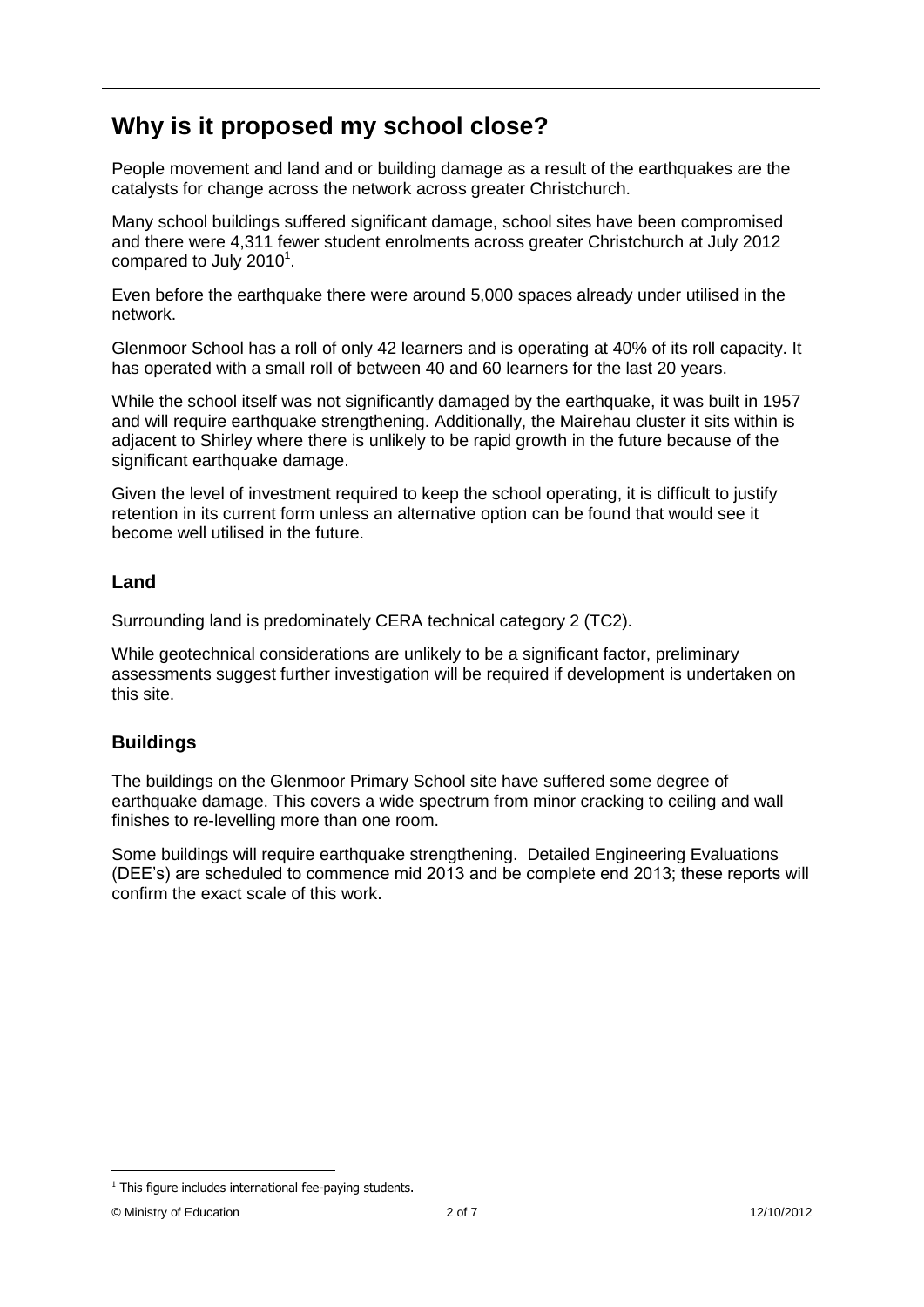### **Indicative Ten Year Property Costs\***

| Indicative Ten Year Property Costs for Glenmoor Primary School                                                                             | \$2.2 million |
|--------------------------------------------------------------------------------------------------------------------------------------------|---------------|
| Note: This figure may vary from amounts previously presented and may be<br>subject to change when more detailed assessments are completed. |               |

The above costs are predominately structural strengthening remediation works.

*\*These preliminary cost estimates are based upon information, data and research carried out by external parties. They are dependent on the information and assumptions included. While these results may vary as further information and/or assumptions are modified, these preliminary estimates will continue to provide the initial basis for design cost of these projects.*

#### *Cost estimate information*

**For condition assessment** – a physical site inspection was undertaken of every building to evaluate the anticipated maintenance requirements at each school for the next 10 years.

**For assessing earthquake damage** – the recording and quantifying of earthquake damage and indicative repair costs from all events was undertaken. These reports were reviewed by professional loss adjustors and are being used to support the Ministry"s insurance claim.

**For assessing structural strengthening** – Information gathered via a national desktop study and during site visits by project managers and engineers has informed indicative assessments around strengthening which have been, or are being confirmed through the Detailed Engineering Evaluation (DEE) process. All follow up site specific invasive investigations are being carried out by qualified engineers who interpret the findings and recommend further testing as appropriate.

**For assessing weather tightness** – cost estimates were developed as part of a national survey of all school buildings. Further detailed assessments were carried out on buildings identified through this exercise.

### **People**

Glenmoor School had a July 2012 roll of 42 which continues the pattern of decline from 2008 to 2010.

| <b>School Name</b>                  | Type                              | <b>Authority</b>  | 2008 | 2010 | 2012 |
|-------------------------------------|-----------------------------------|-------------------|------|------|------|
| Our Lady of Fatima<br>School (Chch) | <b>Full Primary</b><br>(Year 1-8) | State: Integrated | 252  | 260  | 257  |
| Glenmoor School                     | Contributing<br>(Year 1-6)        | <b>State</b>      | 58   | 47   | 42   |
| Mairehau School                     | <b>Full Primary</b><br>(Year 1-8) | State             | 346  | 371  | 365  |
| <b>Total</b>                        |                                   | 656               | 678  | 664  |      |

*Rolls of schools in the cluster: July rolls 2008, 2010, 2012<sup>2</sup>*

© Ministry of Education 3 of 7 12/10/2012

1

 $<sup>2</sup>$  July School Rolls are total July rolls, excluding international fee paying students.</sup>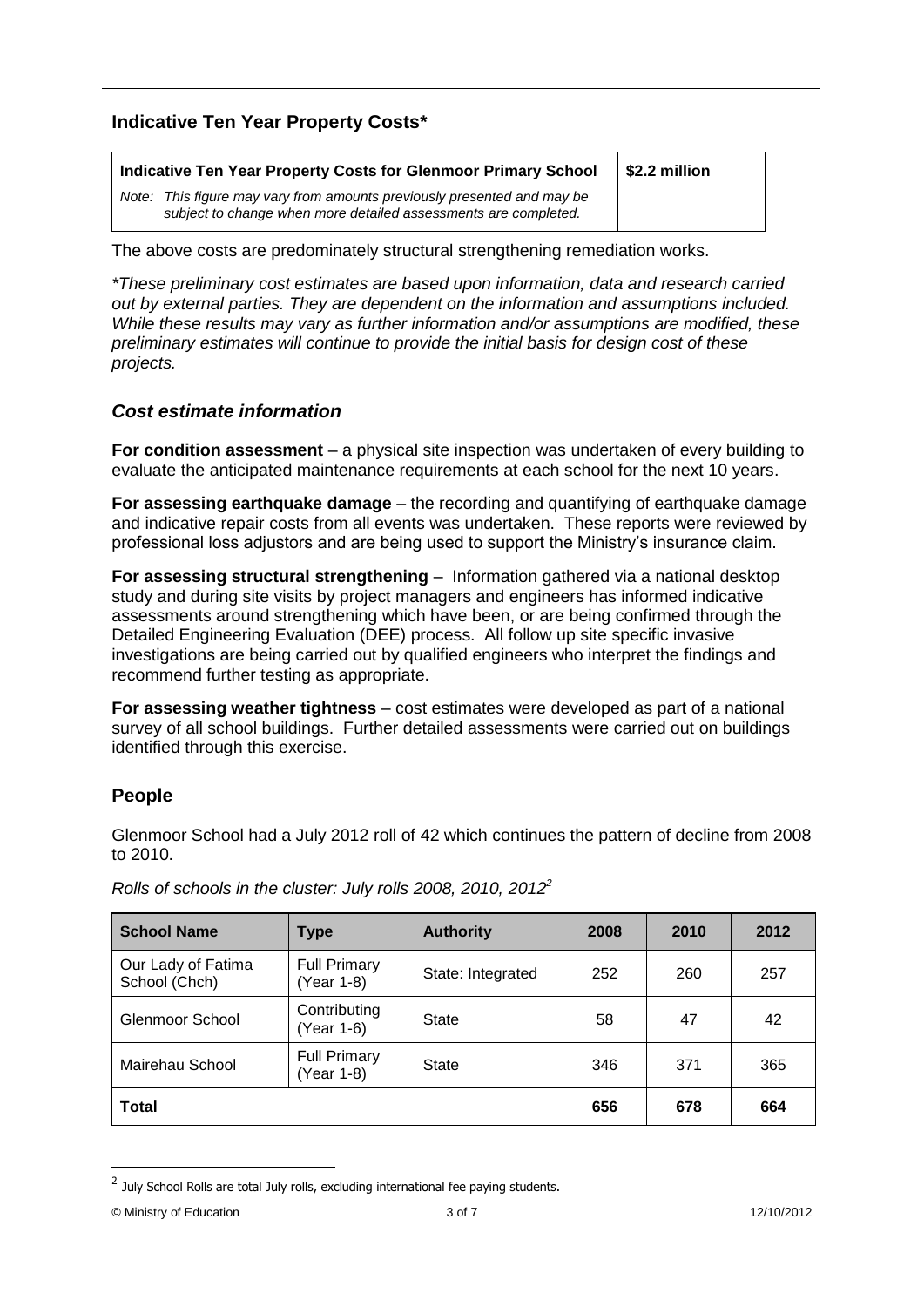#### *Student Distribution patterns<sup>3</sup>*

Analysis of July 2012 student address data shows approximately 841 year 1-8 students reside in the Mairehau cluster. Of these, 79% attend a state school, 18% attend a state integrated school, and 3% attend a private school.

*Schools with the highest number of year 1-6 students living in the Mairehau cluster catchment.*

| <b>School</b>                            | <b>Authority</b> | # students $4$ | $%^{5}$ |
|------------------------------------------|------------------|----------------|---------|
| Mairehau School                          | State            | 198            | 31%     |
| St Albans School                         | State            | 132            | 21%     |
| Our Lady of Fatima School (Chch)         | State Integrated | 71             | 11%     |
| Paparoa Street School                    | State            | 38             | 6%      |
| <b>Banks Avenue School</b>               | State            | 19             | 3%      |
| Glenmoor School                          | State            | 19             | 3%      |
| <b>Shirley School</b>                    | State            | 18             | 3%      |
| <b>Elmwood Normal School</b>             | State            | 17             | 3%      |
| St Albans Catholic School (Christchurch) | State Integrated | 16             | 3%      |
| St Andrew's College (Christchurch)       | Private          | 10             | 2%      |

Approximately 31% of all year 1-6 students in the Mairehau cluster attend Mairehau School. Approximately 3% attend Glenmoor School.

Given the St Albans School enrolment scheme overlaps that of Mairehau School in the south of the Mairehau cluster, a large number of students attend St Albans School,

### *Population change<sup>6</sup>*

There has been a slight increase in student numbers across the Mairehau cluster.

According to the March 2012 roll return data there are now 1,264 year 1-15 students compared to 1,233 in March 2010 $^7$ .

There are no areas of CERA 'Red Zone' land within the Mairehau cluster<sup>8</sup> and no large scale greenfield development planned.

There is a small increase projected in household numbers of around 380 by 2021<sup>9</sup>.

Household numbers are projected to grow by a further 250 approximately by 2041.

<u>.</u>

 $3$  Analysis includes all crown 'funded' students only, i.e. regular, regular adult, returning adult & extramural. It reflects the student's home address – which bears no relationship to the school they were enrolled at. Not all student records were address matched.

<sup>&</sup>lt;sup>4</sup> Number of all year 1-6 students in the cluster that attend a given school

<sup>&</sup>lt;sup>5</sup> Percentage of all year 1-6 students in the cluster that attend a given school

**<sup>6</sup>** March data has been used for the comparison across the period 2010 to 2012, as no relevant historical July student address data exists.

Note this is a count of student address data points, not total school roll.

<sup>8</sup> CERA Red Zone data at 24 August 2012

<sup>&</sup>lt;sup>9</sup> Source: Greater Christchurch Household Scenarios 2011-2041, Prepared for the UDS Partners, March 2012. Figures quoted are based on the 'BAU Quick Scenario' household projections and are compared to pre-earthquake 2011 household data.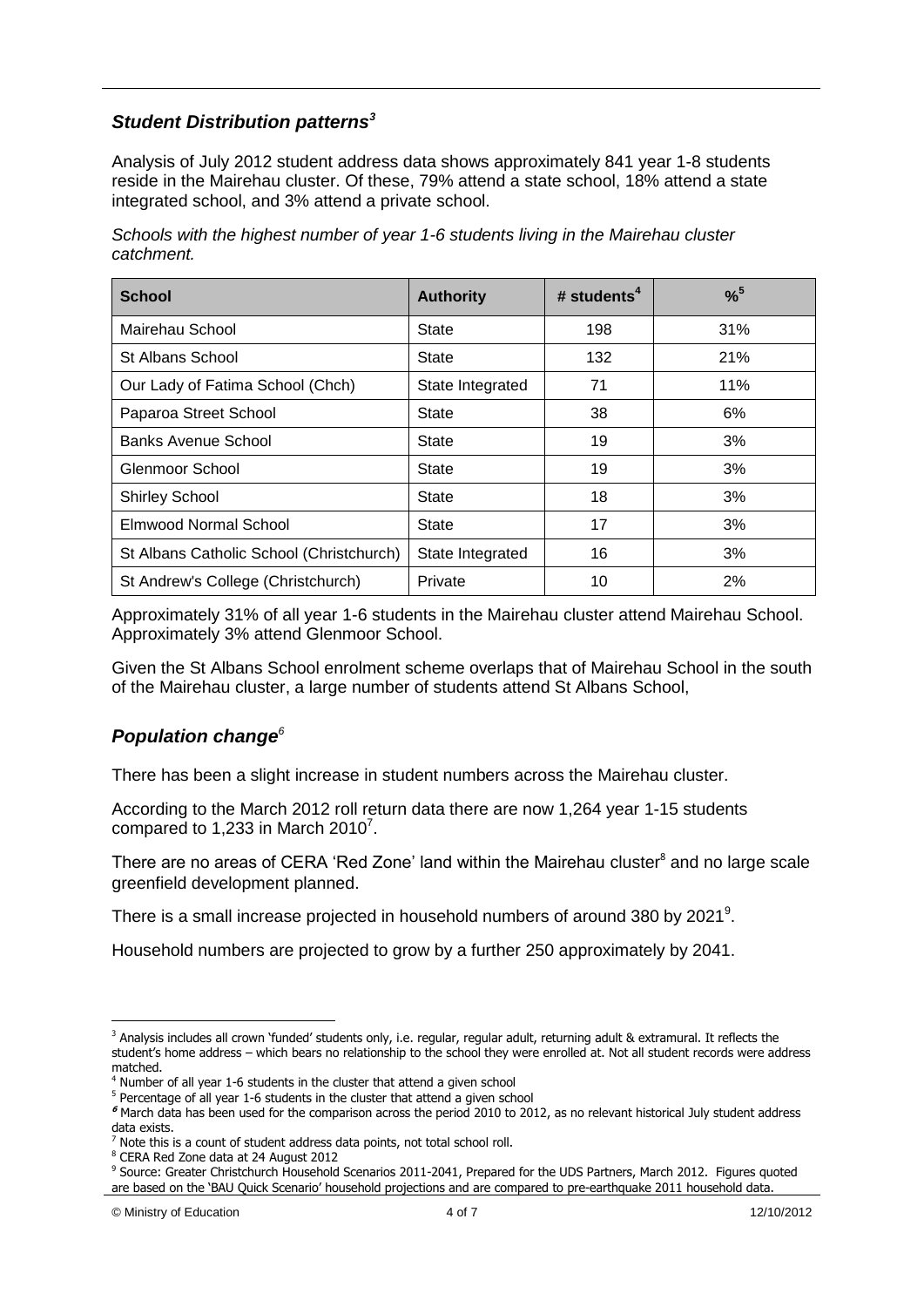*Note: The timing of growth is influenced by a number of factors such as economic and social determinants many of which remain uncertain following the earthquakes.*

The Ministry will continue to work with agencies such as Christchurch City Council and CERA on projected population change.

### **What would proposed closure mean for the school and its community?**

Of the 42 student address records provided by Glenmoor School in the July 2012 roll return, 19 reside within the Mairehau cluster.

Of these, 16 are within 1 km of Mairehau School with the remainder within the current Mairehau School enrolment zone.

The 20 Glenmoor student addresses outside the Mairehau cluster are scattered across several other clusters, including Redwood, St Albans, Shirley and Parklands.

This suggests a very small number of local students are actually served by Glenmoor School.

The impact of the proposed closure is likely to be small in respect to student distribution across the immediate network.

It is anticipated future growth in the area would be accommodated across the local schools such as Papanui School, Paparoa Street School and Mairehau Primary School.

Closing Glenmoor Primary would enable funding to be invested in the nearby schools where the majority of learners would most likely go, and into the network generally to provide modern learning environments for a larger number of students.

Safe and inspiring learning environments are key to meeting the New Zealand Property vision for greater Christchurch schools, which means:

- Ensuring any health and safety and infrastructural issues are addressed  $\bullet$
- Taking into account whole of life cost considerations, to allow cost over the life of the asset, rather than initial capital cost to drive repair or replacement decisions
- Enabling all entitlement teaching spaces to be upgraded to meet the "Sheerin" Core  $\bullet$ modern learning environment standard – which has a strong focus on heating lighting, acoustics, ventilation and ICT infrastructure upgrades.

This will include provision of appropriate shared facilities across schools within a cluster that can be used by both schools and the community and other agencies as appropriate.

The Ministry will ensure appropriate provision for learners within this cluster to support any changes that may result from consultation.

The Ministry will provide information to ensure families understand the options for enrolment, and to provide support should this be required.

The provisions of the respective employment agreements will apply.

If a decision to close is made the school property will go into a disposal process.

© Ministry of Education 5 of 7 12/10/2012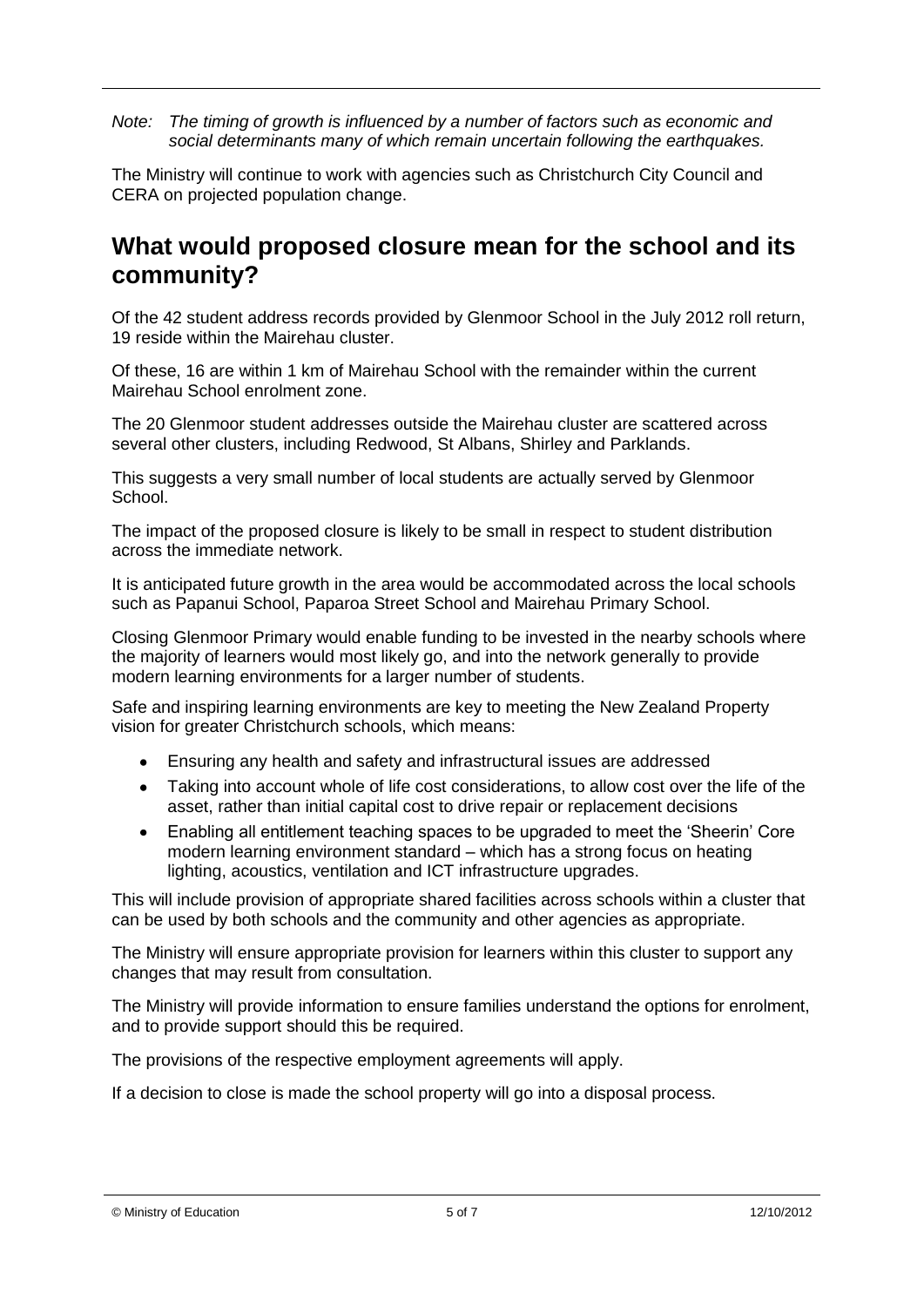## **How would the proposed closure of my school fit into the overall plan for my learning community cluster?**

Renewal focuses on the cluster of provision within an education community and the collective impact of people movement and land and building damage across the entire provision within the cluster.

The future of your learners should continue to feature in the wider cluster discussion.

In the first instance this is because the cluster may have thoughts that it wishes to contribute during consultation around alternative options that will meet the overarching needs of this cluster to not only revitalise infrastructure but also enhance educational outcomes across this education community.

The cluster will also need to consider how learners might be accommodated in the future should a decision be made to close the school. The cluster would want to consider how enhanced provision that might be required to support moving student populations might look.

### **How would the proposed closure of my school fit into the overall plan for the network as a whole?**

Students currently enrolled at Glenmoor Primary School would be accommodated within the remaining schools within the area.

## **Facts and Figures**

**School Rolls** are confirmed total 1 July rolls, excluding international fee paying students.

**Student Distribution data** is drawn primarily from the address matched July 2012 school roll return dataset (excluding international fee paying students). Where March 2010 and March 2012 student address data has been used, the use of these datasets is indicated.

Individual student records have been cleaned of all sensitive data and address matched (geocoded) to street addresses. Not all student records were address matched, as some records were not able to be geocoded, and student records identified with a privacy risk indicator have been excluded from the data. Across all schools in greater Christchurch, approximately 95% of records were address matched.

Where a school has an enrolment scheme, this is legally defined in a written description and is available from the relevant school. School enrolment scheme "home zones" or "school zones" are legally defined in the written description, and the display of any enrolment zone in a map is only a visual representation of the written description. School enrolment schemes, enrolment zones, and associated maps are reviewed periodically

**Land and infrastructure information** has been drawn from a variety of sources as outlined above.

**Utilisation**: The amount of student space being used (peak roll) as a percentage of the total student spaces available. Total student space has been based on the number of classrooms as at February 2012.

Peak rolls used: Primary – the October 2011 roll

Secondary and Intermediate – the March 2012 roll return

Relevant reports and documentation will be provided.